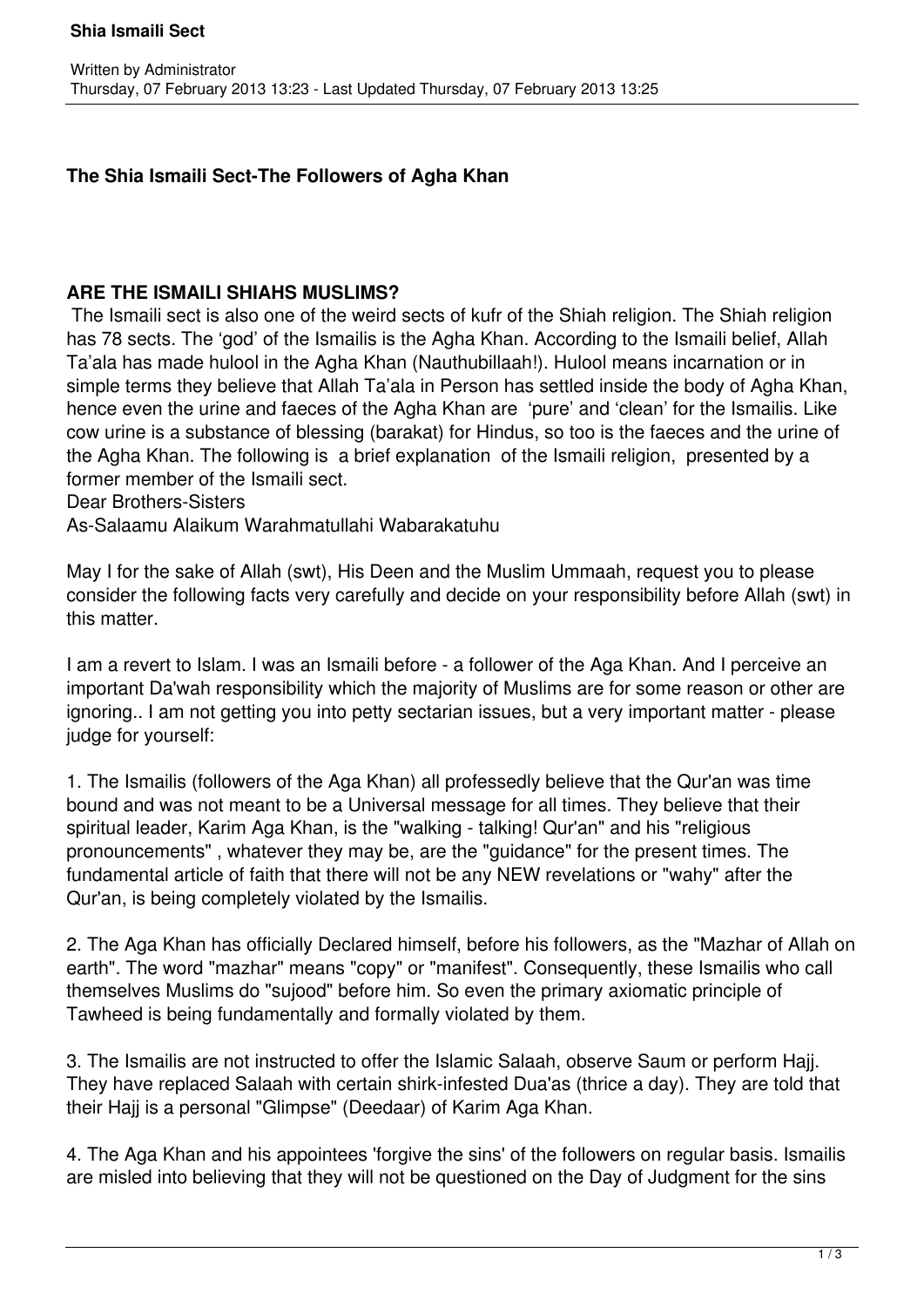## **Shia Ismaili Sect**

that are already forgiven in their Jamatkhanas (community centers). Forgiving of sins is the exclusive prerogative and privilege of Allah (swt) alone. Qur'an 3:135.

5. Against this backdrop, most of the poor (spiritually poor) Ismailis who are not introduced to al-Furqan are confused and misguided. Hence, Ismailis are very easy prey to missionary efforts by various Christian groups and Baha'is. I have known a couple of young ex-Ismailis who are today preaching "Pauline Christianity" to Ismailis as evangelical missionaries.

6. Karim Aga Khan's own daughter Zahra having married a practising Christian has opened the gates for young Ismailis girls to follow the footsteps of a family member of their beloved Imam-e-Zaman. The parents of the Ismaili girls who wish to marry outside of Islam have no recourse but to let them go.

7. The Aga Khan has made Halaal for the Ismailis that which Allah has made Haraam for the humans. Taking of interest (usury) is not forbidden by the religious instruction classes run by the "Tariqaah" board of the Ismailis. As a matter of fact, the much publicized "Venture Capital" program (details on the website of FORBES Magazine - search under "Aga Khan"), of loaning funds on interest by the AKFED (Aga Khan Fund & Economic Development) , has been a great success. Similar entrepreneurial projects are now being actively promoted and introduced to poor Muslims of Tajikistan and neighboring areas.

8. The Muslim Ummaah and the various Muslim leaders are not fully aware of these Un-Islamic acts and beliefs of this community of less than two million members, who claim to be the Ismaili Muslims. Surprisingly, their leader Aga Khan claims himself to be a spiritual leader of 15 million Muslims and a Direct Descendant of Prophet Muhammad (Sallallaahu Alayhi Wasallam).

9. Earlier, one did not have authentic books on Ismailism, but it is not so anymore. There are two authentic books as well as one comprehensive web site exposing the inner practices of the Ismailis and the Proclamations (Farmans) of the Aga Khans. Hence, now you have no "hujjah" argument or excuse left before Allah (swt) for not taking up the task of inviting the misguided "Ismaili Muslims" towards the Deen of Allah (swt) and not safeguarding them from committing unpardonable sin of Shirk.

10. The Aga Khan in collaboration with so many Western powers and aid, has set up the world-wide Aga Khan Development Network (AKDN) which runs several institutions and service companies both in the profit and not for profit sectors. This network is very actively operating in Pakistan , India , Tanzania , Uganda , Kenya and Bangladesh , and has now started concentrating its efforts in Tajikistan and the neighbouring areas where there is a concentration of Muslims who have not known or openly practised Islam for the decades. By taking up economical, social, educational and rural development efforts through NGOs (Non-Govt. Organizations) within the AKDN, the Ismailis and the Aga Khan have gained wide acceptance amongst these countries and masses. Hence this urgent appeal.

11. Now all these beneficiaries are "obliged and grateful" to the Aga Khan and his followers and his organizations for the much-needed schools, medical centers, hospitals, various projects and programmes. In this manner they are penetrating and infiltrating the support system - and one